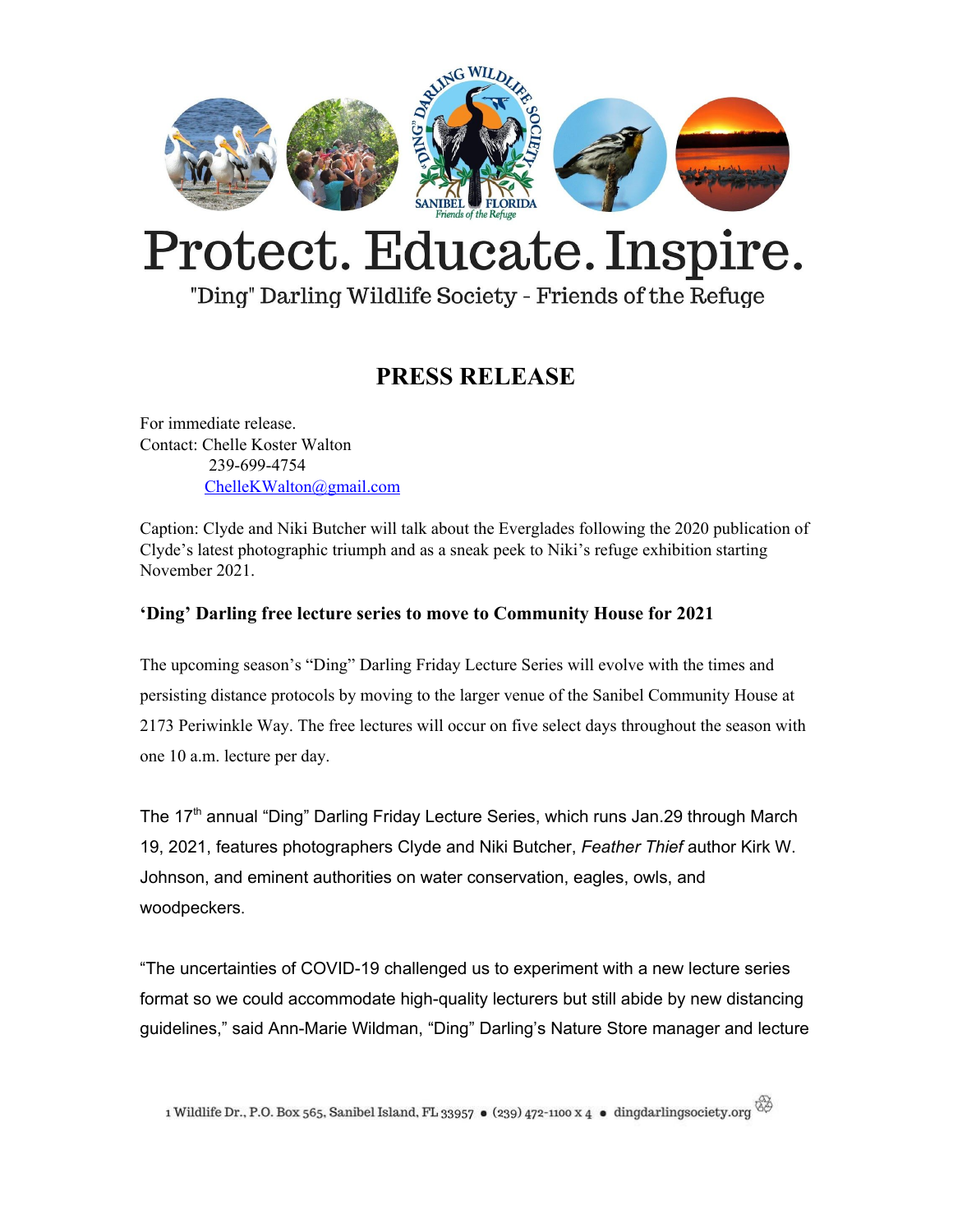series organizer. "We would be very limited on how many we could seat at our usual venue in the "Ding" Darling Visitor & Education Center auditorium, but the Community House gives us more latitude. So we've decided on fewer lectures with topnotch speakers."

The season's complete schedule is listed below. Book signings follow all starred (\*) lectures; books will be available for purchase that day. Visit dingdarlingsociety.org/articles/lecture-and-film-series for further information on lecturers.

Seating for the free lectures is limited and available on a first-come basis. About 200 seats will be available. Face masks will be required. DDWS will be filming most lectures and broadcasting them on Facebook Live at www.facebook.com/dingdarling.

DDWS is seeking sponsors for four of the lectures below. Please contact April Boehnen at 239-472-1100 ext. 4 or Birgie Miller at 239-472-1100 ext. 232 for more information.

Note: Opinions expressed in guest lectures do not necessarily reflect the views of refuge and DDWS management, staff, and board of directors.

Friday, Jan. 29 - Ocean Doctor David E. Guggenheim, Water Conservation, sponsor needed

\*Thursday, Feb. 4 - Photographers Clyde and Niki Butcher, *The Everglades*, sponsored by Wayne and Linda Boyd

\*Friday, Feb. 19 - Author Jack Davis, Eagles, sponsor needed

\*Friday, March 12 - Author Paul Bannick, Owls and Woodpeckers, sponsor needed

\*Friday. March 19 - Author Kirk W. Johnson, *Feather Thief: Beauty, Obsession, and the Natural History Heist of the Century*, sponsor needed

\*starred lecture indicates book signing to follow

#### ABOUT DDWS

As a non-profit 501(c)3 organization, DDWS works to support J.N. "Ding" Darling National Wildlife Refuge's mission of conservation, wildlife and habitat protection, research, and public education through charitable donations and Refuge Nature Shop profits.